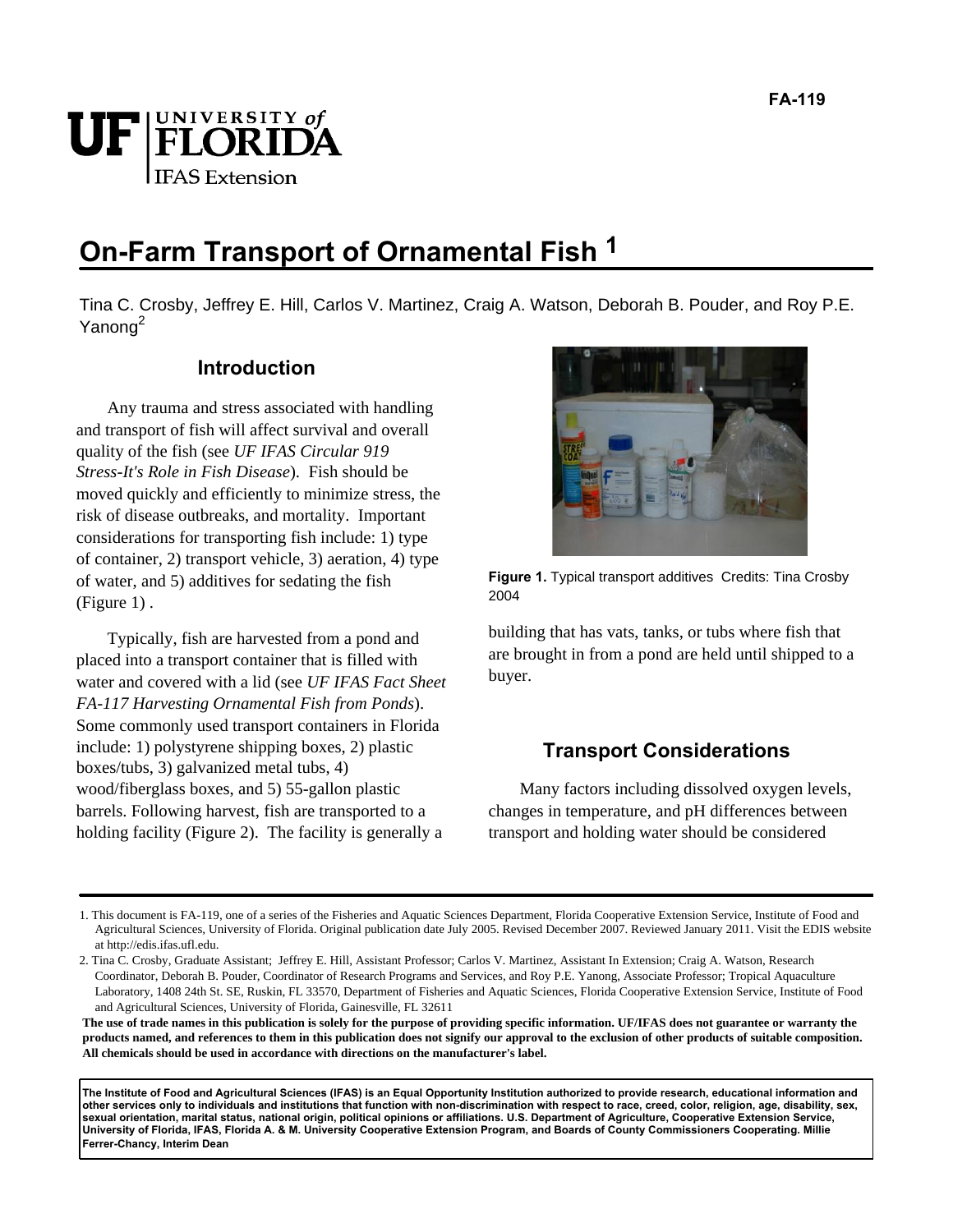

**Figure 2.** A transportation vehicle Credits: Tina Crosby 2004

when transporting fish. Poor water conditions can adversely affect the immune system of the fish, increase susceptibility to disease, and may lead to illness or death. Determine these differences before moving the fish, and, if necessary, make adjustments to the water. Then acclimate the fish. Acclimation is the process of slowly introducing the fish to different quality water to allow physiological adjustments to occur gradually over time.

#### **Water Selection**

One of the most important factors in moving fish from a pond to the holding facility is the source of water used in the transport container. Water taken directly from the pond, aerated well water, a half-pond / half-aerated well water mixture, or treated municipal water can be used to transport the harvested fish.

Many water quality parameters should be considered when handling fish, including pH, ammonia, nitrite, dissolved oxygen, temperature, total alkalinity, total hardness, and free carbon dioxide. Table 1 (modified from *UF IFAS Fact Sheet VM-147 Incorporating Pet Fish Into Your Small Animal Practice*) shows general desired water quality parameters for freshwater fish. However, different species of fish may have very different water quality requirements, so it is important to know the requirements for each species being transported to ensure its good husbandry and health.

Well water is usually low in dissolved oxygen and may have high concentrations of dissolved carbon dioxide  $(CO_2)$ , dissolved hydrogen sulfide  $(H_2S)$ , or dissolved iron. Vigorous aeration of well water in a mixing vat prior to use helps degas (drive off) dissolved carbon dioxide and hydrogen sulfide and increases the oxygen levels. Before using well water, it is best to test the water (pH, TAN,  $NO_2$ , DO, alkalinity, hardness,  $CO_2$ ) to ensure good water quality.

| <b>Parameter</b>                          | Good          | <b>Bad</b>                   |  |
|-------------------------------------------|---------------|------------------------------|--|
| Dissolved<br>Oxygen (DO)                  | 5-15 ppm      | <5 or >25 ppm                |  |
| Carbon Dioxide<br>(CO <sub>2</sub> )      | <5 ppm        | >20 ppm                      |  |
| рH                                        | $6.5 - 9.5$   | $< 5$ or $> 10$              |  |
| <b>Total Ammonia</b><br>Nitrogen<br>(TAN) | 0 ppm         | >2 ppm @ pH>8                |  |
| Unionized<br>Ammonia<br>(UIA)             | 0 ppm         | $>0.05$ ppm = gill<br>damage |  |
| Nitrite $(NO2)$                           | 0 ppm         | $>0.5$ ppm                   |  |
| <b>Total Alkalinity</b><br>(TA)           | 50-250<br>ppm | <50 or >250 ppm              |  |
| <b>Total Hardness</b><br>(TH)             | >20 ppm       | 0 ppm                        |  |

**Table 1.** Water Quality parameter ranges for freshwater fish. Tolerance of parameters is species dependent.

Municipal water is generally treated with chlorine or chloramines for disinfection. Because these chemicals are highly toxic to fish, they must be removed from the water before use. Chlorine can be removed using sodium thiosulfate (7.4 ppm sodium thiosulfate for each ppm of chlorine) or with vigorous aeration (Boyd 1990). Chloramine is a combination of chlorine and ammonia. Sodium thiosulfate and aeration does NOT remove chloramines. A commercial product (e.g., Chloram-X) must be used to remove chloramines.

Experiments conducted at the University of Florida Tropical Aquaculture Laboratory demonstrated that fish transported from a pond to a holding facility in aerated well water or a mixture of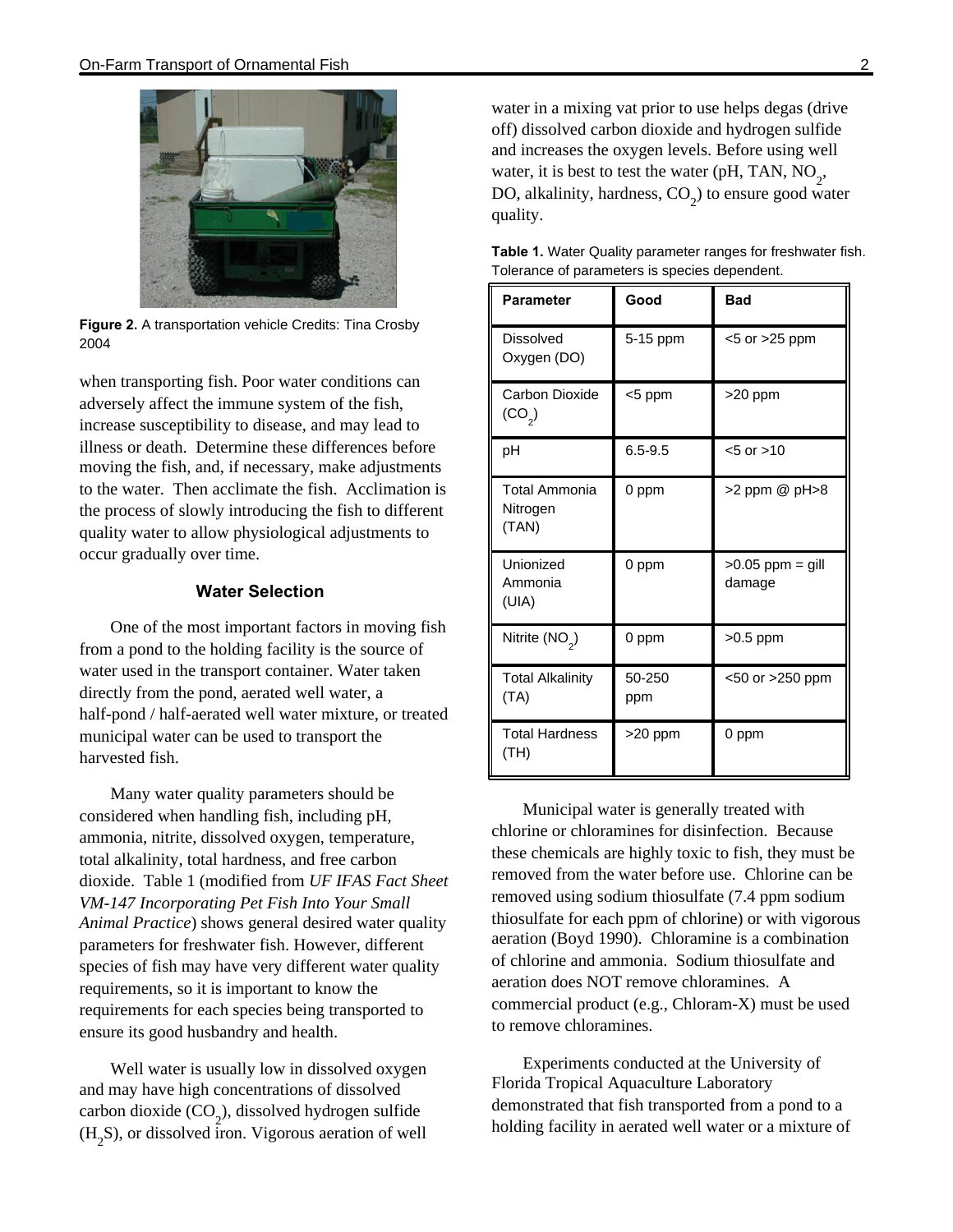half pond and half aerated well water had improved behavior (i.e., showed less signs of stress) over time compared to transfer in pond water alone. Well water alone may be warmer or cooler than pond water depending on the season, and it usually lacks dissolved oxygen unless aerated. An advantage of using well water is that it is essentially pathogen-free, and with a bit of management, it can be properly adjusted for use in transporting fish. By contrast, pond water may contain phytoplankton, insects, crayfish, and many potential disease-causing organisms. The mixture of pond water and aerated well water allows the farmer to reduce problems associated with each.

### **Dissolved Oxygen Levels During Transport: The Limiting Factor**

Dissolved oxygen concentrations in the transport container may change greatly during transport of fish. Water temperature, initial oxygen concentration, dirt and organics, quantity and size of fish, and length of time in the transport container all affect oxygen concentration. In most cases, the volume of water within the transport container is small relative to the mass of the fish. Loading too many fish into a container can cause increased physical damage (e.g., scale loss, fin damage) and lead to more rapid removal of oxygen. Loss of fish due to low dissolved oxygen during transport is common, but preventable.

A fish's metabolism increases with feeding and digestion, resulting in increase oxygen demand (Wedemeyer 1996). Therefore, withholding food 24-48 hours prior to transport significantly reduces oxygen consumption (Wedemeyer 1996).

Oxygen consumption is also higher when the fish are under increased stress. An increase in respiration and uptake of water following handling can lead to ion imbalance and result in mortalities days after the fish are transported (Wedemeyer 1996).

Higher water temperatures increase the rate of oxygen consumption as well (Wedemeyer 1996). Because warm water cannot hold as much dissolved oxygen as cool water, it is important to keep the transportation time to a minimum during warm weather.

When transporting large numbers of fish or when extended transportation times are involved, supplemental aeration or oxygenation should be used. Supplemental aeration can be provided using an air pump with air lines and air stones added to the transport water.

Bubbling pure oxygen into the water from a cylinder is another very useful method, but requires some experience. Care must be taken so that dissolved oxygen levels do not become supersaturated. Supersaturation is typically seen in well water (Boyd 1990) composed primarily of nitrogen gas, but it can occur when oxygen is dissolved into the water at a higher concentration than it can naturally hold, absorb, or retain. The amount of oxygen that water can hold is dependent on temperature, salinity, and pressure. It is easy to over-oxygenate or supersaturate the transport water if oxygen gas is added directly into the water, causing gas bubbles to form in the bloodstream of the fish, as well as in other tissues and organs (e.g., skin, eyes, fins, especially the gills), a condition known as gas bubble disease. Gas bubble disease, which is similar to the bends in human divers, is often fatal, but it can easily be avoided by the use of an oxygen flow meter and by taking frequent dissolved oxygen readings. Oxygen should be added so that a fine stream of bubbles barely breaks the surface of the water. The stream of bubbles should not be flowing as vigorously as air does when using an air pump. Supersaturation is not a problem when filling shipping bags with a high density of fish in a closed plastic bag. This is because oxygen gas is not forced into the water, but rather the bag is filled with oxygen. During transport, fish consume the finite amount of oxygen placed in the shipping bag.

#### **Temperature**

Fish are ectothermic, meaning they have a variable body temperature that fluctuates with the temperature of the surrounding environment. Different fish species have different optimal temperature ranges in which they will grow and flourish. Temperature affects respiration, feeding, and digestion. Sudden temperature changes stress the fish, suppress its immune system and can lead to disease and death.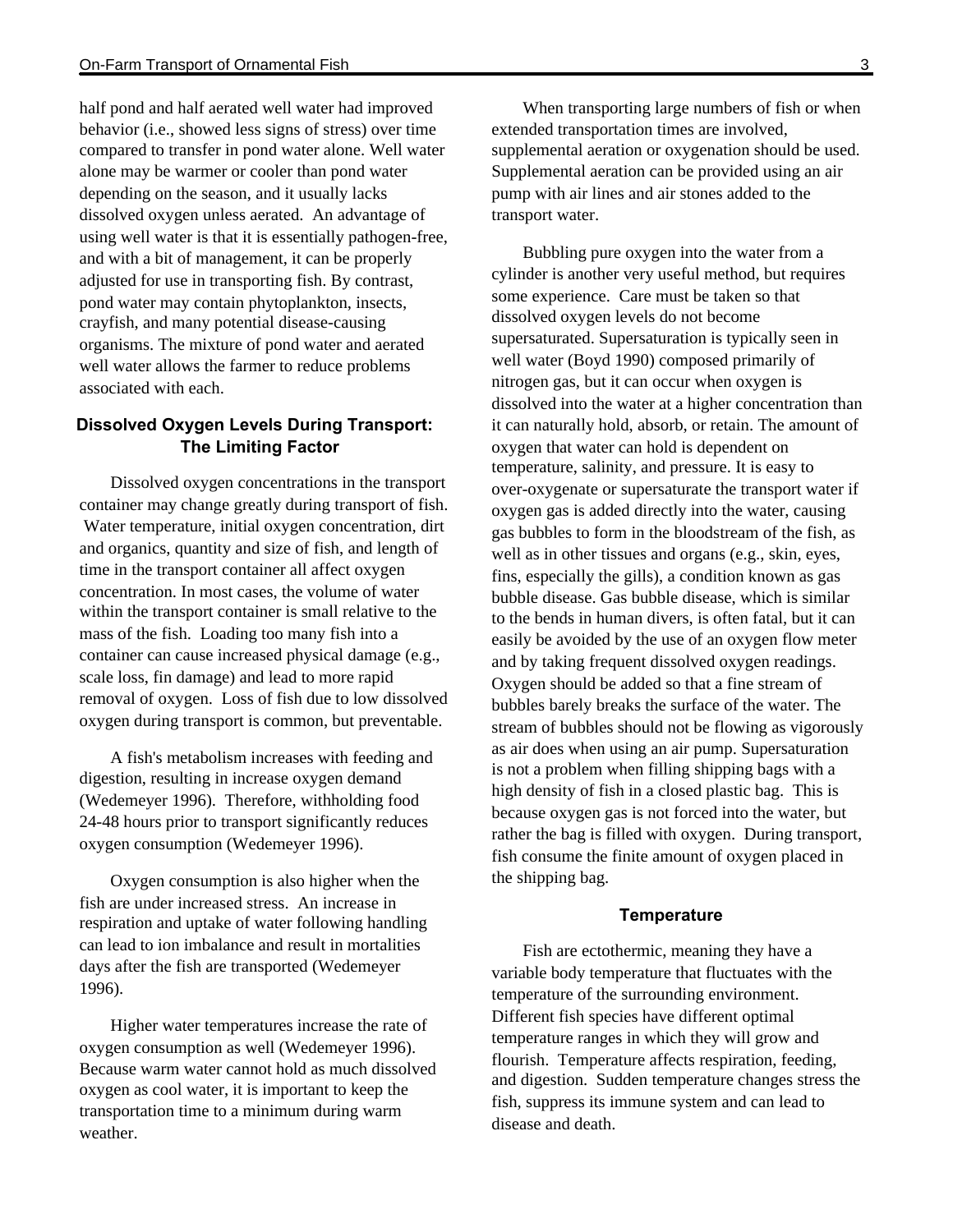Sunlight can quickly lead to increased transport water temperature, which affect other water chemistry (e.g., ammonia and dissolved oxygen). Additionally, high temperatures can directly cause stress to coolwater fish such as koi and goldfish. In cold weather, the temperature of transport water can drop significantly causing stress to warmwater fish (e.g., swordtails, gouramis, tetras). Thus, it is important to know the temperature tolerances of the species being grown and to compensate as needed.

During transport, temperature differences between transport water and holding facility water water can vary greatly. Sudden changes in temperature can result in temperature shock syndrome in fish (Wedemeyer 1996). For this reason, fish must be acclimated (adjusted) to the water temperatue in the holding facility.

#### **Acclimating Fish into Holding Systems**

The process of acclimation involves placing the transport container in front of or in the holding tank, adding an airline, and gradually adding water from the holding tank into the transport container. The airline will help maintain an adequate dissolved oxygen levels and mixing the waters will prevent rapid temperature and pH changes. If the temperature difference is greater than 10°C, then ideally, acclimation should proceed slowly over a period of two or more hours (Wedemeyer 1996). However, more rapid acclimation may be tolerated by some species.

#### **Effects of Carbon Dioxide and pH on Ammonia Toxicity**

High levels of carbon dioxide lowers the affinity of oxygen to bind with hemoglobin in the blood of the fish (Wedemeyer 1996). In water, carbon dioxide forms carbonic acid  $(H_2CO_3)$ . As the levels of carbon dioxide and carbonic acid increase, the pH of water decreases. Due to increases in  $CO_2$ , pH often drops while fish are in transit. Levels of pH under 7 are considered acidic and over 7 are basic. Changes in pH shift in the ratio of unionized to ionized ammonia.

Ammonia is a metabolic waste product released primarily thorough the gills of fish. At high

concentrations, ammonia can cause gill damage and stress (see *UF IFAS Fact Sheet FA-16 Ammonia*). As transport time or the number of fish in the transport container increase, the amount of total ammonia nitrogen (TAN) accumulates in the water. Total ammonia nitrogen is present in two forms: ionized ammonia (IA) and unionized ammonia (UIA). Unionized ammonia  $(NH_3)$  is much more toxic than ionized ammonia  $(NH_4^+)^3$ . The portion of total ammonia that is present as toxic unionized ammonia (UIA) shifts with changes in temperature and pH of the water. As temperature and pH increase, the ammonia shifts to the more toxic form.

In transport water, carbonic acid produced by release of carbon dioxide lowers the pH of the water and shifts the ratio of toxic unionized ammonia to the less toxic ionized form. Figure 3 shows the shift between the unionized (toxic) and ionized (less toxic) forms of ammonia with change in pH, for a water sample at 75°F, with 1.0mg/L TAN.

# **Chemical Additives**

Sedatives and salt are widely used in transport water to aid in alleviating stress and trauma to fish. Stress causes a rise in blood cortisol levels. Cortisol is a steroid hormone that causes physiological (e.g., increased heart rate, increased ventilation) and metabolic (i.e., energy) changes. The fish diverts energy to restore its physiological balance, which can lead to reduced immunity against disease. Sedatives slow down the metabolism of the fish which reduces respiration and ultimately helps the fish compensate for some fluctuations in water quality (e.g., low dissolved oxygen). Decreased respiration and activity lessens oxygen demand as well as the possibility of fish abrading themselves against the transport container and each other.

Salt reduces physiological stress by decreasing the osmotic gradient between the fish and the transport water (see *UF IFAS Fact Sheet VM-86 The Use of Salt in Aquaculture*), thus decreasing the amount of energy the fish must use for osmoregulation.

Additives can improve the quality of the shipped fish. Some farmers choose to treat fish with a prophylactic antimicrobial chemical during transport,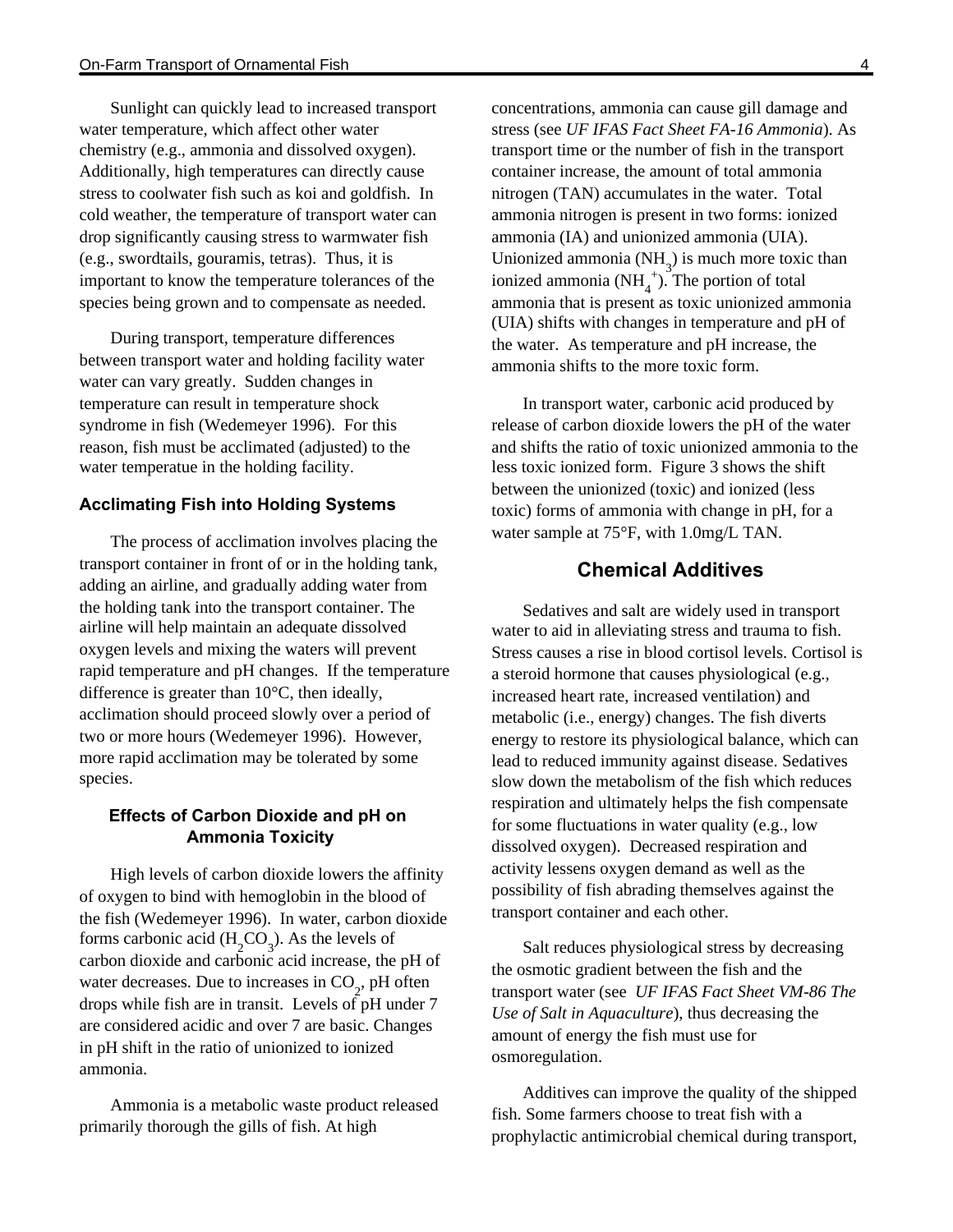



**Figure 3.** Example of pH-induced shifts between unionized (toxic) and ionized (less toxic) forms of ammonia. Credits: Tina Crosby 2004

| <b>Chemical</b>        | <b>Intended Use</b>   | <b>Dose</b><br><b>Tested</b> | <b>Effect on</b><br><b>Appearance</b><br>and Behavior |
|------------------------|-----------------------|------------------------------|-------------------------------------------------------|
| Oxygen<br>(gas)        | Provide oxygen        | Fine<br><b>Bubbles</b>       | <b>None</b>                                           |
| Salt                   | Aid<br>osmoregulation | 3 ppt                        | None                                                  |
| Acriflavine<br>neutral | Antimicrobial         | 7 mg/L                       | Poor<br>appearance<br>and mortality                   |
| Methylene<br>blue      | Antimicrobial         | 2 mg/L                       | None                                                  |
| Clove Oil              | Sedative              | 5 mg/L                       | None                                                  |
| MS-222                 | Sedative              | 20 mg/L                      | Improved<br>initial<br>appearance                     |
| Quinaldine             | Sedative              | 2.5<br>mg/L                  | None                                                  |

while others wait until the fish have been acclimated to conditions in the holding facility (see *UF IFAS Fact Sheet FA-120 Preparation and Packaging of Ornamental Fish for Shipping*). Before using any chemical as a prophylactic treatment, a history of problems should be established. Using a chemical,

especially an antibiotic, without a real need is wasteful, can result in increased bacterial resistence to antibiotics used, and can be detrimental to the fish.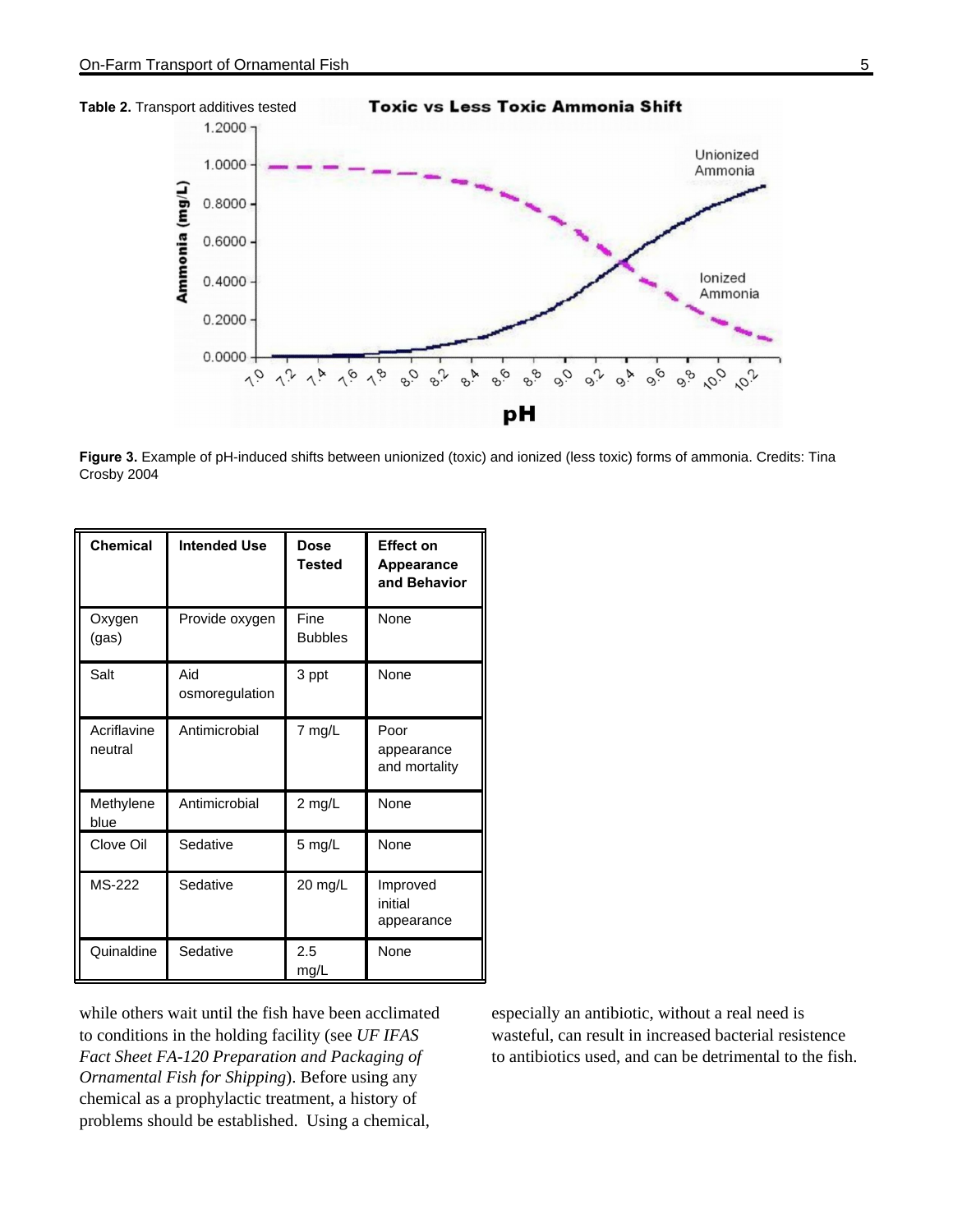On-farm transport trials were run at the University of Florida Tropical Aquaculture Laboratory to evaluate some commonly used additives. Fish were trapped in a pond and put into a polystyrene transport container with half pond water, half aerated well water. The boxes of fish were then transported by truck for four hours. Treatments tested were oxygenation with an oxygen bottle, salt (sodium chloride), acriflavine neutral, methylene blue, clove oil, tricaine methanesulfonate (MS-222), quinaldine and no treatment (control) (Table 2).

Upon arrival back at the facility, the fish were put into tanks with flow-through aerated well water, and held one week for observation. Using MS-222 improved the appearance (e.g., less ragged finnage, more normal coloration, minimal scale-loss) of the fish immediately following transportation from the pond; however, after one-week of being in the holding facility, the appearance of the fish was no better than those that received no treatment. The behavior of the fish treated with MS-222 was no different than other treatments tested. All other treatments, except acriflavine neutral, had no beneficial or negative effect. The use of acriflavine neutral was found to have a negative affect on fish. Fish transported with acriflavine neutral looked worse (e.g., clamped fins, scale-loss, torn fins, etc.) than other fish and experienced greater mortalities than fish transported with no additive (i.e., control fish).

Depending upon length of time for transport, there may not be a significant benefit to use of a sedative or salt. Some of these treatments, however, may be useful for extended transportation and shipping of ornamental fish (see *UF IFAS Fact Sheet FA-120 Preparation and Packaging of Ornamental Fish for Shipping*).

#### **Summary**

Reducing the factors that contribute to stress in ornamental fish during transport from the grow-out pond to the holding facility lowers mortality and improves appearance. Optimal conditions can be achieved with careful planning and preparation prior to the move. Important considerations include: 1) transport container, 2) transport vehicle if needed, 3) type of water to be used in the transport container, 4) aeration, and 5) additives. Close attention should be given to various water quality parameters and their interactions. Transport time and fluctuations in water quality should be kept to a minimum. The level of dissolved oxygen and temperature are important and should always be a concern to the farmer. Fish should be slowly acclimated if there are significant differences in transport water and receiving water temperature [i.e.,  $> 5.5$ °C (10°F)] (Petty et al. 2004). With experience and care, farmers can increase the quality and survival of fish going to market.

#### **Recommended Reading**

UF/IFAS Circular 919 *Stress - Its Role in Fish Disease.* http://edis.ifas.ufl.edu/FA005

UF/IFAS Fact Sheet FA-3 *Fish Handling and Transport.* http://edis.ifas.ufl.edu/FA019

UF/IFAS Fact Sheet FA-7 *Fish Fingerlings: Purchasing, Transporting, and Stocking.* http://edis.ifas.ufl.edu/FA013

UF/IFAS Fact Sheet FA-16 *Ammonia.* http://edis.ifas.ufl.edu/FA031

UF/IFAS Fact Sheet FA-117 *Harvesting Ornamental Fish From Ponds*. http://edis.ifas.ufl.edu/FA117

UF/IFAS Fact Sheet FA-118 *Grading Ornamental Fish.*http://edis.ifas.ufl.edu/FA118

UF/IFAS Fact Sheet FA-120 *Preparation of Ornamental Fish for Shipping.*  http://edis.ifas.ufl.edu/FA120

UF/IFAS Fact Sheet VM-78 *Bath Treatment for Sick Fish.* http://edis.ifas.ufl.edu/VM037

UF/IFAS Fact Sheet VM-86 *Use of Salt in Aquaculture.* http://edis.ifas.ufl.edu/VM007

UF/IFAS Fact Sheet VM-147 *Incorporating Pet Fish Into Your Small Animal Practice*.

http://edis.ifas.ufl.edu/VM108